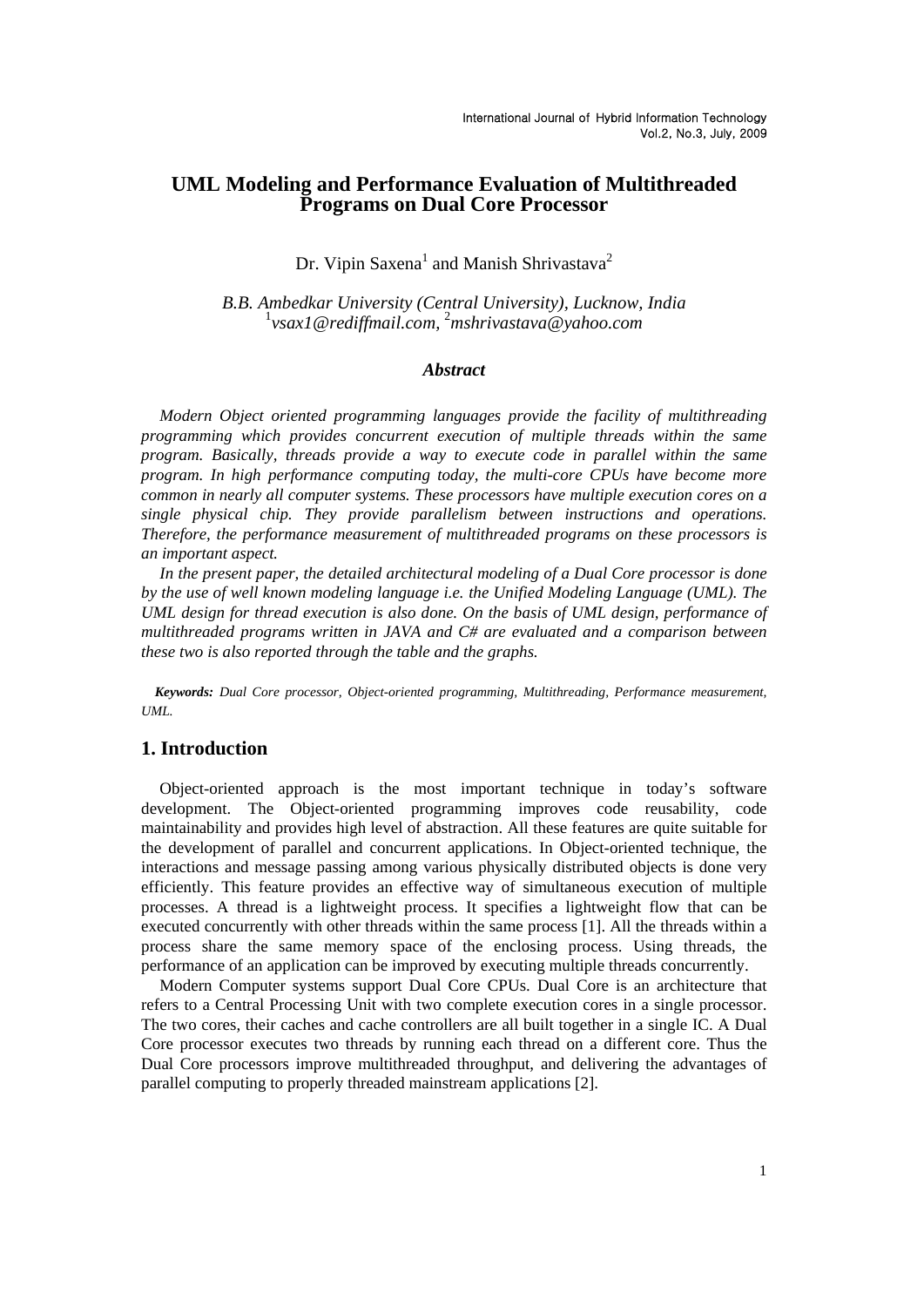The Unified Modeling Language (UML) released by the Object Management Group (OMG), is a graphical language and has been widely accepted as a standard way for modeling an Object-oriented software system. It can also be applied for modeling of business processes and hardware system architecture and design. The details and good description of the UML notations are given in Booch et al. [1] and Alhir [3]. It also provides extension mechanisms using stereotypes and profiles which can be applied in more domain specific modeling of a system. There are some research papers where UML modeling is described in Computer architecture. Gomma [4] has developed a UML based Concurrent Object Modeling and Architectural Design Method for designing real-time and distributed applications. The UML based modeling of parallel and distributed systems for performance oriented applications, is described by Pllana, S. and Fahringer, T. [5]. Saxena et al. [6] proposed the UML model for the Multiplex system for the process which are executing in distributed environment. In their paper, Fateh Boutekkouk et al. [7] presented a new UML-based methodology for embedded applications design and architectural modeling including the CPU model, the Memory model etc. using stereotypes. An estimation technique of performance is also proposed.

There are many Object-oriented languages for commercial software development. Among these languages, C# and Java are most popular and powerful in today's programming environment. Besides all the features of an Object-oriented language, both Java and C# have built-in support for multithreading. There are very few papers available on quantitative performance comparison of Object-oriented programming languages. However many papers explain the comparison of various programming languages based on their features, technical similarities, differences, and capabilities. Henderson Robert and Zorn Benjamin [8] compared the run-time efficiency and compilation time of the language implementations of four modern programming languages that support object-oriented programming (Oberon-2, Modula-3, Sather and Self), and compared them with C++ also**.** 

Glyph Lefkowitz [9] performed a comparison of execution speed between Java and Python by using running some test-cases on Linux platform. Brosgol, Benjamin M. [10] compared the concurrency-related facilities in Ada and Java, focusing on their expressive power, support for sound software engineering, and performance. In their paper, Bulpin and Pratt [11] presented measurements of the performance of a real simultaneous multithreading system. The experiments were conducted on an Intel Pentium 4 Xeon based system running the Linux 2.4.19 kernel. Figueroa, M. [12] presented results of a study to compare Java and C# programming languages features in terms of portability, functional programming and execution time in image processing programming area. Sestoft, P. [13] compared the numeric performance of C, C# and Java on three small cases. The matrix multiplication, a divisionintensive loop and a polynomial evaluation were taken as case studies. Recently Saxena and Arora [14] reported a performance evaluation for object oriented software systems using VC++ and C#. The evaluation is done on nodes, equipped with Pentium D and Core 2 Duo processor technologies.

In the present paper, we have measured the execution time of threads using Java and C# on Intel's Dual Core processor. A performance comparison of multithreaded programs consisting of varying number of threads in Java and C# is reported. As a case study, a common multithreaded program is developed in both these languages. The run time of each program is measured for quantitative comparison of performance of these languages. Modeling of the system architecture and threads processing using the UML is also done and presented. The UML stereotypes for the process, thread and executing cores are defined. UML class diagrams and sequence diagrams are designed for modeling of thread execution.

# **2. Background**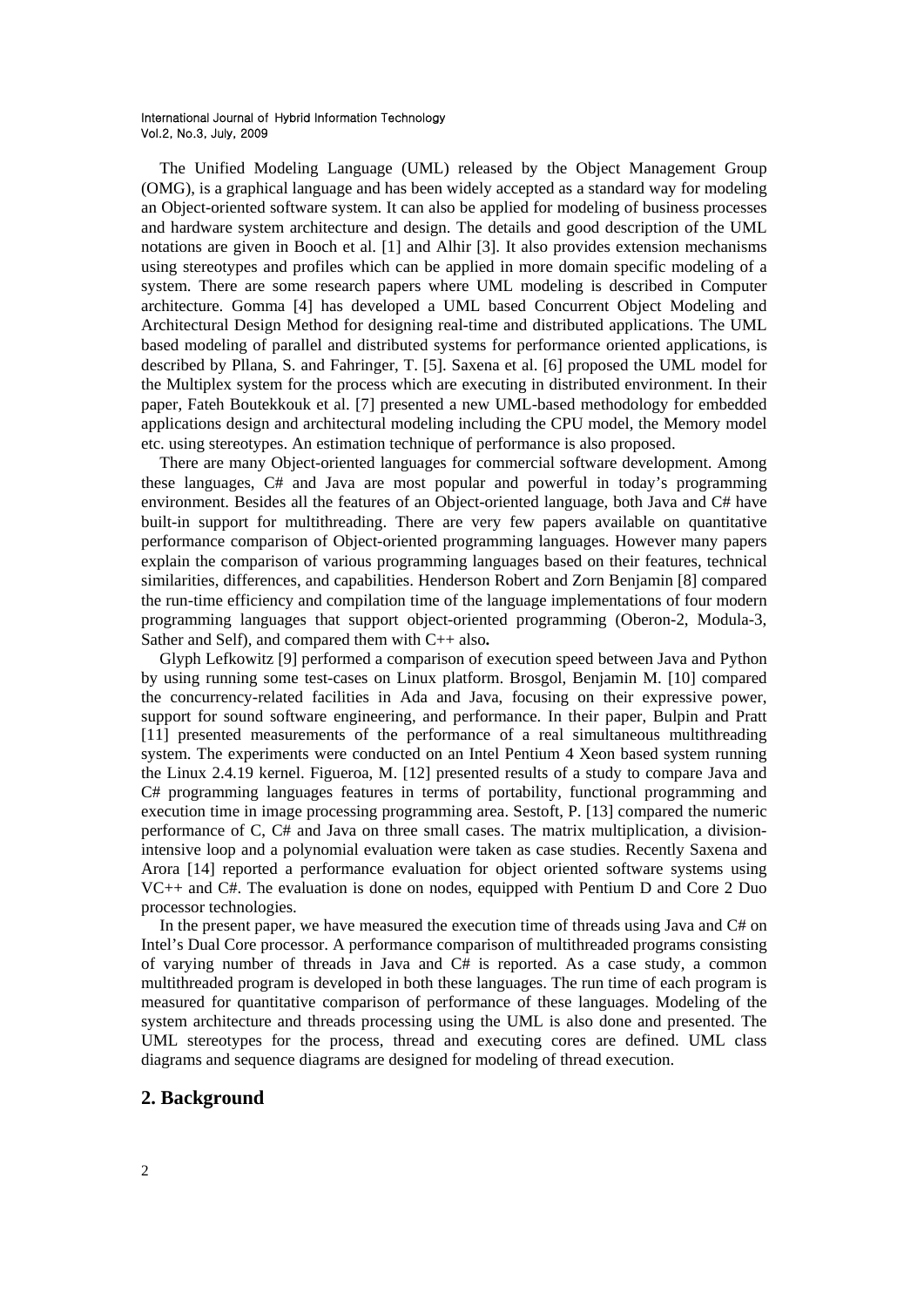#### **2.1. Concept of Process and Thread**

A process is a program in execution. It can be defined as a group of instructions of a program which are assigned to a processor for execution. It specifies a heavyweight flow that can execute concurrently with other processes. A thread is a block of code that runs in concurrent with other threads within the same process. Each thread is a single sequential flow of instructions. It is considered as a lightweight process. When a thread is created, a new thread of control is added to the current process. The threads are easily handled in Objectoriented way. In this, all the threads in the process run simultaneously, and can access the same objects to implement their functionality. They can also communicate to other threads via shared objects.

In the UML, each independent flow of control is modeled as an active object. An Active object (instance of an active class) models the concurrent behavior of real world objects. Active objects own an execution thread and can initiate control activities. Active classes can be implemented by heavyweight processes with their own address space or by lightweight threads sharing the same address space. An active class is represented as a rectangle with thick lines [1].

#### **2.2. UML Representation of Process and Thread**

The Figure 1 shows the detailed UML design of a process and a thread and their relationship using the class diagram. In this design, we have used UML stereotypes for defining a process and a thread namely  $\langle$  -threadstable spaces and  $\langle$  -threadstable stereotypes defined active classes of process and thread namely the classes Process and Thread. The class Process contains multiple instances of the class Thread and described as 1..n relationship in the diagram.

| < <process>&gt;<br/><b>Process</b><br/>{active}</process>                                                                                                                                                                                                        |           | < <thread>&gt;<br/><b>Thread</b><br/>{active}</thread>                                                                                                                                                                                                                             |  |  |
|------------------------------------------------------------------------------------------------------------------------------------------------------------------------------------------------------------------------------------------------------------------|-----------|------------------------------------------------------------------------------------------------------------------------------------------------------------------------------------------------------------------------------------------------------------------------------------|--|--|
| process_id:<br>integer<br>process_size:<br>integer<br>process in time: string<br>process_out_time: string<br>process priority: integer<br>process create()<br>process_delete()<br>process_update()<br>process_join()<br>process_suspend()<br>process terminate() | has<br>1n | thread id:<br>integer<br>integer<br>thread_size:<br>thread name: string<br>thread priority: integer<br>thread start()<br>thread_stop()<br>thread_interrupt()<br>thread join()<br>thread_synchronize()<br>thread sleep()<br>thread_resume()<br>thread_suspend()<br>thread destroy() |  |  |

Figure 1. UML Class Definition of Process and Thread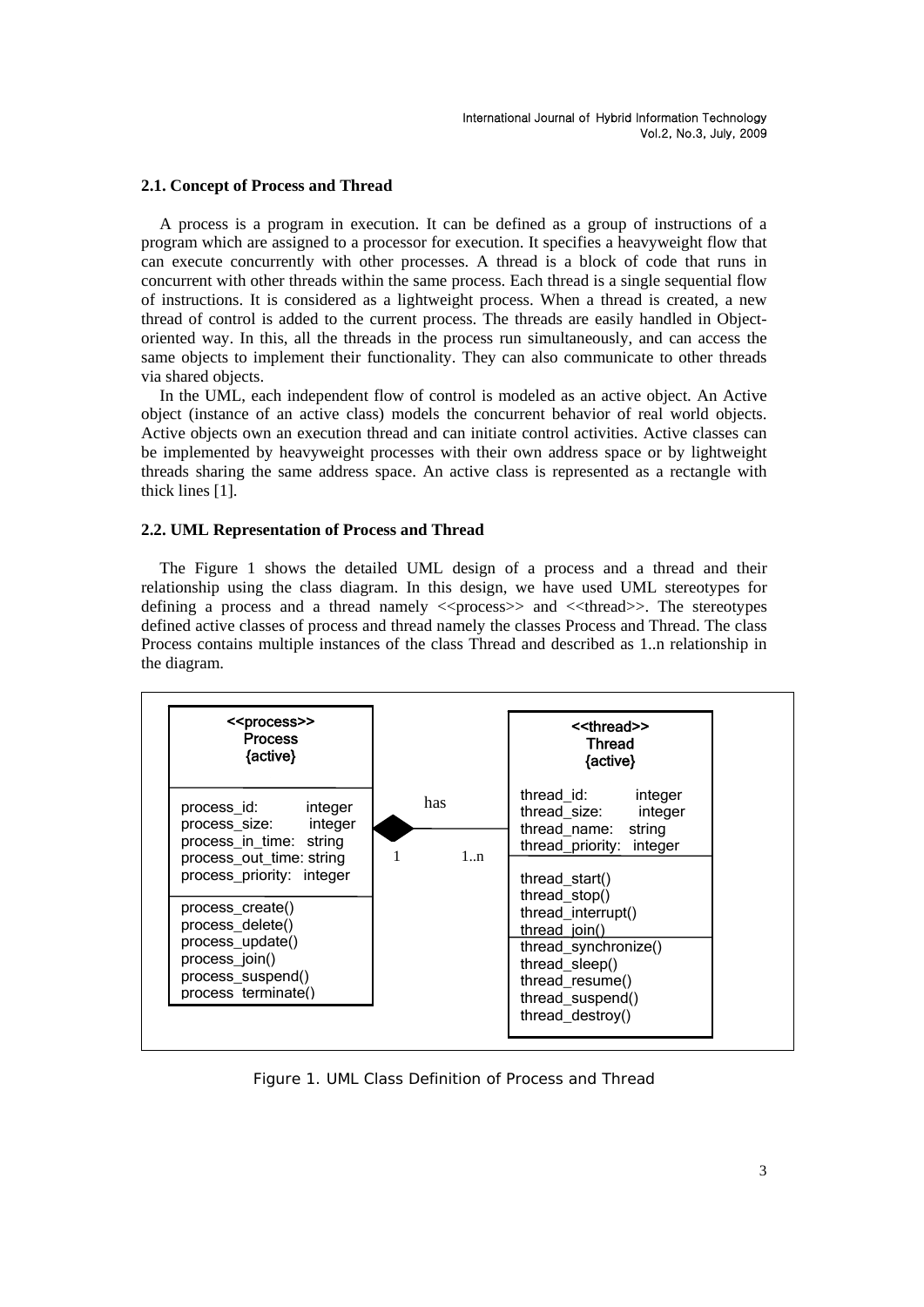#### **2.3. UML Representation of Execution Cores**

The Intel's Dual Core architecture is based on the Intel Core micro-architecture that uses CMP (i.e. core multi processors) technology, where two or more CPUs (known as Cores) share a single chip. In this architecture, processors move blocks of hundreds or thousands of instructions into cache before executing them in blocks of four or more at a time, trying to execute many complex instructions in one clock tick.

The UML modeling for representing the execution cores performed using UML. The UML stereotypes for the execution cores are defined. The Figure 2a shows the UML stereotype <<Execution\_core>>, which is derived from the Base class. The Figure 2b shows the class diagram for representing a core and the Figure 2c shows the single and multiple instances of cores.





Figure 2a. Stereotype of Execution Core

Figure 2b. Class diagram of Core



Figure 2c. Single and Multiple instances of Core

# **3. UML Modeling for Multithreaded Programs**

# **3.1. UML Modeling for Processor Architecture**

The Intel's Core micro-architecture technology provides more efficient decoding stages, execution units, caches, and buses for increasing the processing capacity, reducing latency and thus achieving high performance. The architectural details of Dual Core are described in [15] and [16]. The Figure 3 shows the complete architectural model of Dual Core processor architecture. The class Process is interacting through the class Thread to the class Process\_Execution\_Controller (PEC), which is responsible for the execution of the assigned task. The PEC is controlling the processes by message exchanging between the classes Processor and Memory. The PEC is also responsible for the threads controlling. The Processor class contains two cores, i.e. Core1 and Core2 and each core contains many components responsible for process execution as shown in the figure. The class diagram of the entire memory unit is also shown in the figure. Here class L2\_Cache is shared between two cores and caches instructions through the class I\_ Cache whereas the class D\_Cache is responsible for caching the data, which is a sub class of L1\_Cache.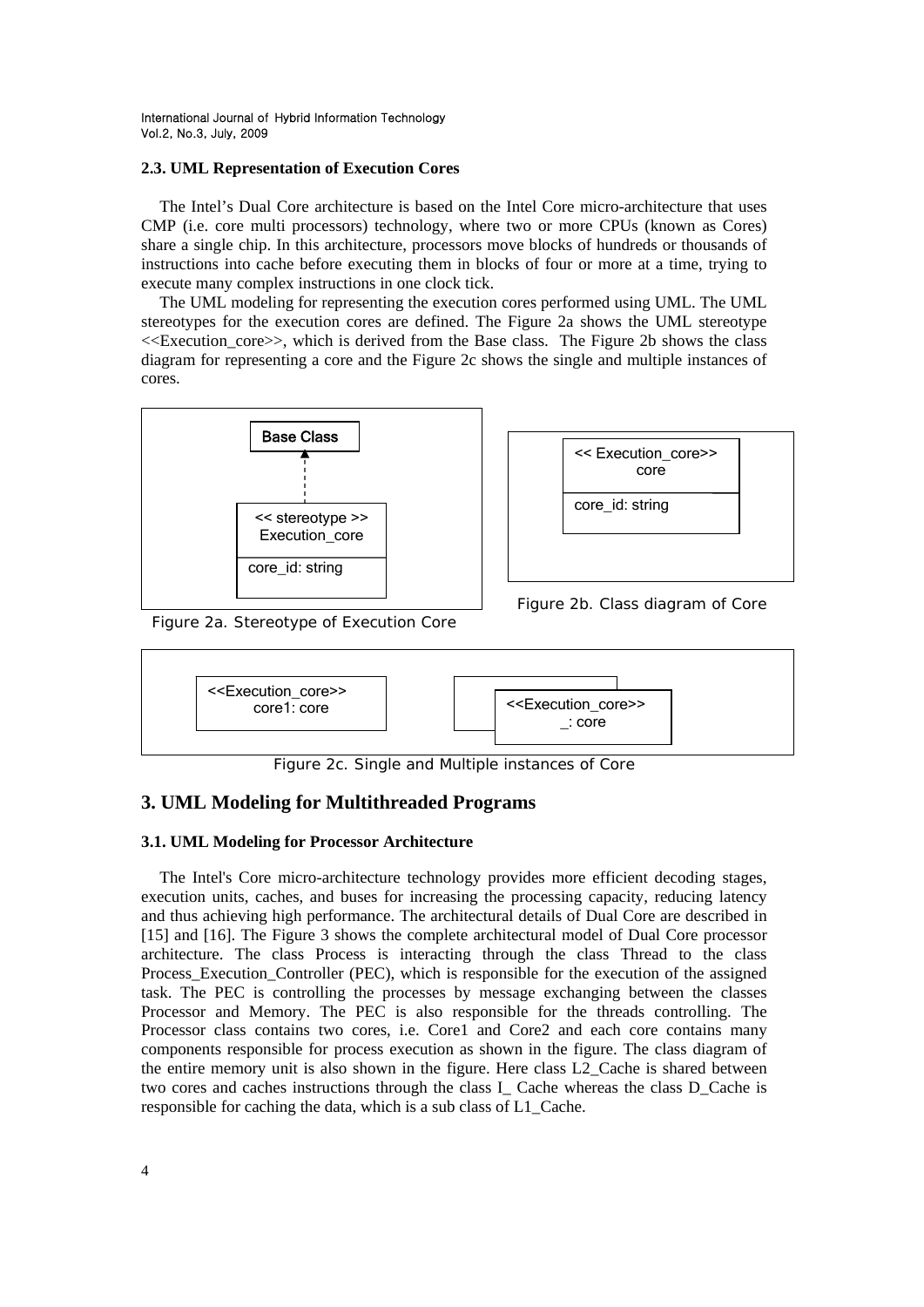

Figure 3. UML Class Diagram for Processor Architecture

# **3.2. UML Modeling of a Thread Life Cycle**

Each thread has several states and passes through these states during its life cycle. In Java and C#, the states are the same but defined using different names. We summarize and draw a general UML model for understanding the thread life cycle. Immediately after creating a new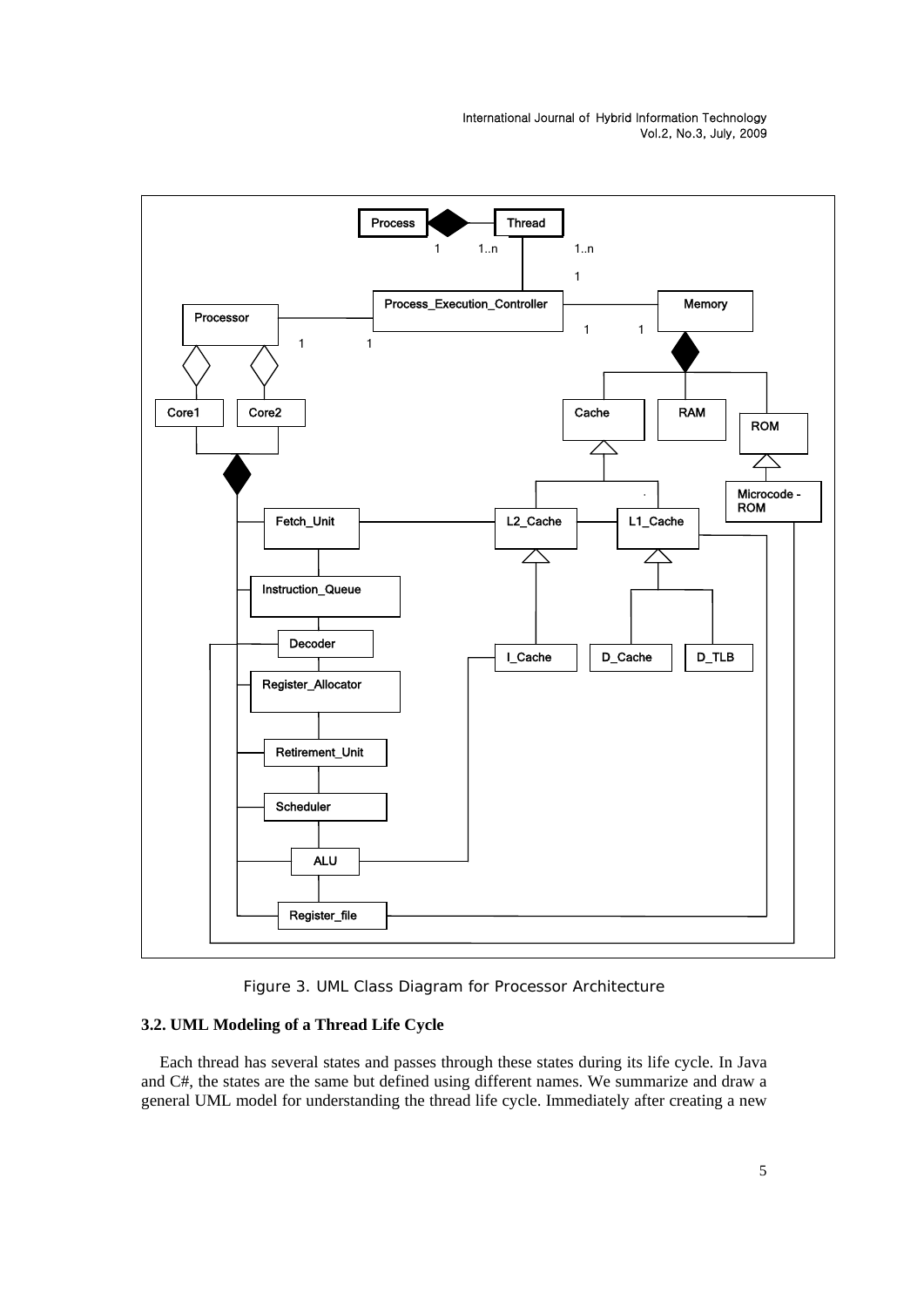thread does not start its execution. Threads in executing state on a CPU are called active. A thread is Active if it is running, and actually occupies a processor at the current time. This normally starts when it is given a start operation instruction. A thread is suspended if the thread has been suspended and not doing any processing. Similarly it can go into a sleep state for a prescribed time and then after resume its running. A thread is terminated if the thread has finished execution. Finally it can be destroyed. The UML provides a graphical representation of states, transitions, events and actions using its State chart diagram. Figure 4 shows a simplified state chart diagram for thread states transitions.



Figure 4. UML State Chart Diagram for Thread Life Cycle



Figure 5. UML Sequence Diagram for Thread Execution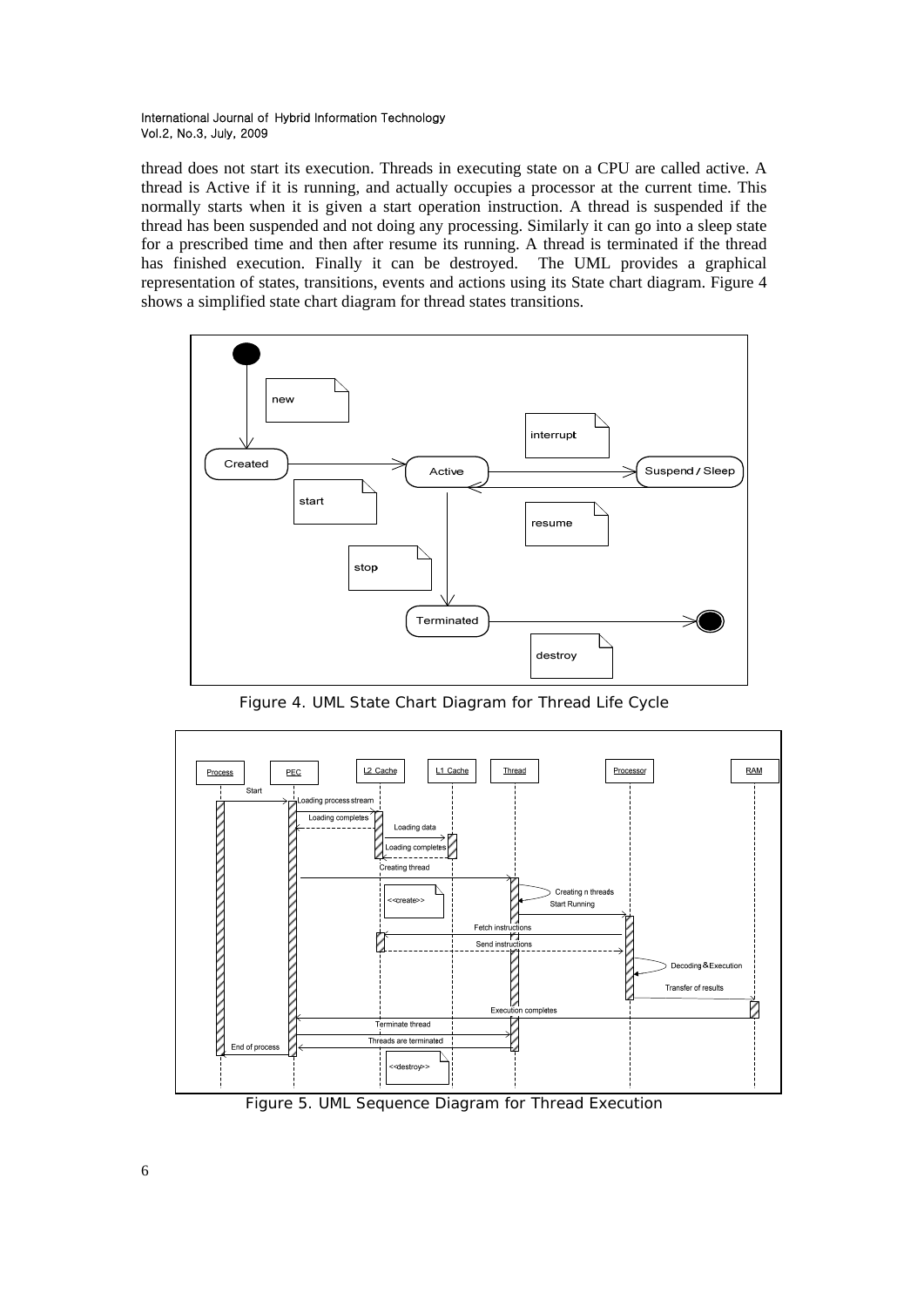#### **3.3. UML Sequence Diagram for Thread Execution**

The UML sequence diagram for thread execution inside a core is shown in figure 5. Here the messages are exchanged among various class objects like PEC, L2\_Cache and L1 Cache are shown. Instructions are fetched from L2 Cache, decoded into the executable micro operations. The data are loaded from L1\_Cache. Here PEC creates multiple threads and the Processor executes the threads. After execution, the final results of these operations are passed to the RAM. The two standard stereotypes namely  $\le$  create>> and  $\le$  destroy>> are used to represent the creation and final destroying the threads.

# **4. Experimental Results and Discussions**

The experimental results are obtained by executing a common code written in Java and  $C#$ as a console application. A sample code for creating threads repetitively inside a loop is taken to evaluate the performance. Both Java and C# have built-in class libraries for supporting the threads management. In Java, there is a set of classes in java.lang package that allows programmers to create and manage threads. Similarly, in C# there is a System.Threading namespace which contains required classes that allow thread creation and manipulation. In this experimental work, the C# program was developed and executed using Microsoft.Net framework v2.0.50727. The Java program was developed and executed using JDK1.5.0\_11. We measured the execution time spent in a critical loop where multiple threads are created. The experiment was conducted on a Dual Core processor. The architectural specifications of the system are given in table 1 below. All the experimental results are averaged from 5 different runs. Table 2 shows the execution time computed in milliseconds and the comparison between average execution times of multithreaded programs in Java and C#. Based on the experimental results, it is clearly shown that C# gives better results (performs better) and is more efficient Object-oriented programming language in comparison to Java. It is clear from the table 2 that the execution time is lesser in case of C# in comparison to Java.

| <b>Specifications</b>      | Intel® Pentium® Dual Core CPU                       |
|----------------------------|-----------------------------------------------------|
| Number of cores            | 02                                                  |
| Model number               | E2180                                               |
| Clock speed                | 2.00 GHZ                                            |
| <b>FS Bus speed</b>        | 800 MHZ                                             |
| Level 1 cache<br>size      | 2 x 32 KB instruction caches, 2 x 32 KB data caches |
| Level 2 cache<br>size      | shared 1 MB                                         |
| <b>Instruction sets</b>    | MMX instruction set, SSE, SSE2, SSE3, EM64T         |
| <b>Memory size</b>         | 1 GB                                                |
| Operating<br><b>System</b> | Windows XP Professional, Ver. 2002, Service pack2   |
| Make                       | <b>HP Compaq</b>                                    |

Table 1. Architectural details of Pentium Dual Core Processor

7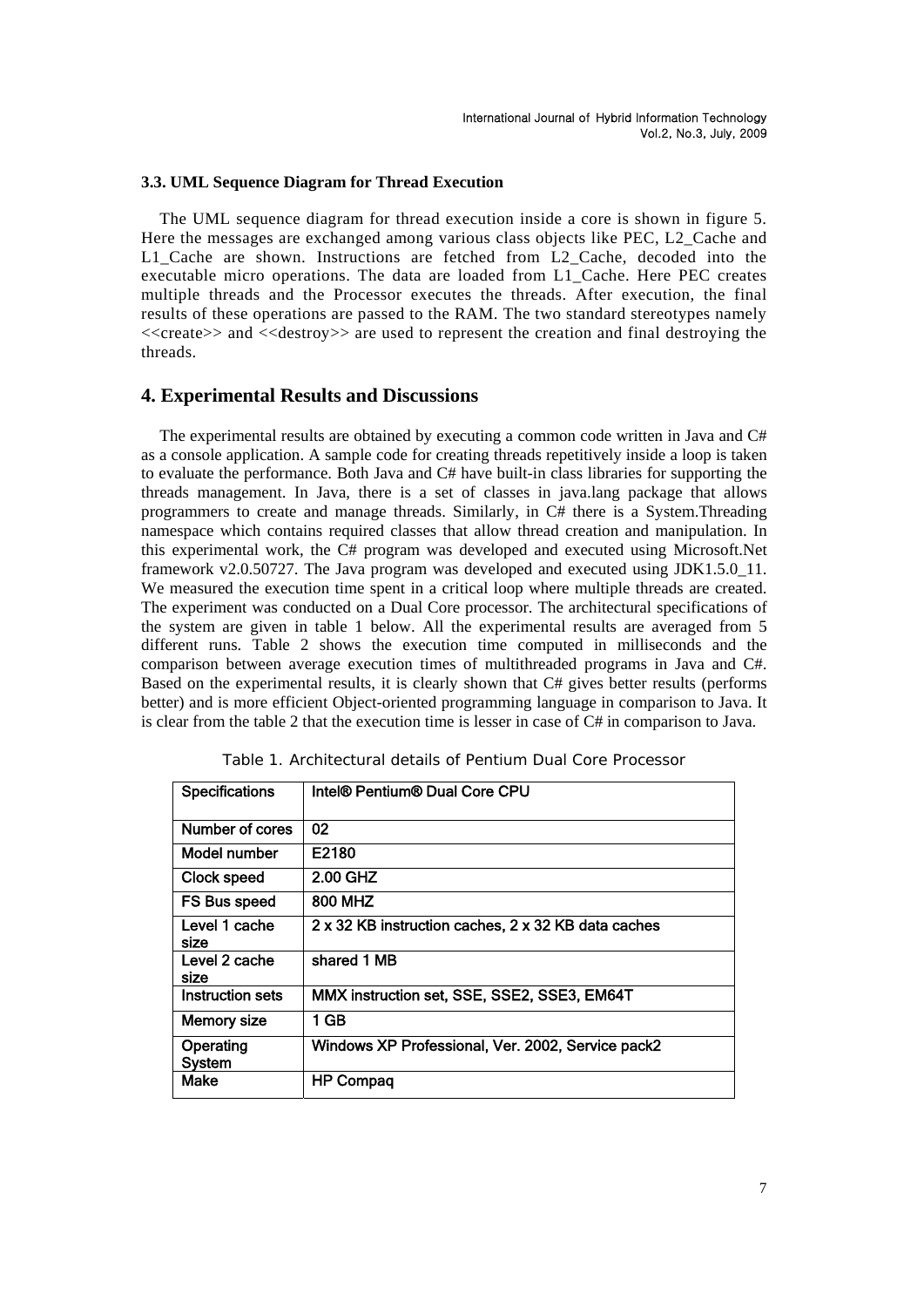Figures 5a clearly displays above results in the form of graph as a performance comparison in terms of execution time of programming codes having  $10$ , and  $10<sup>2</sup>$  threads and the figure 5b indicates the same for  $10^3$  and  $10^4$  threads.

|                  | C#     |                 |         |                 | <b>JAVA</b> |                 |                 |                 |
|------------------|--------|-----------------|---------|-----------------|-------------|-----------------|-----------------|-----------------|
| No. of Threads   | 10     | 10 <sup>2</sup> | $10^3$  | 10 <sup>4</sup> | 10          | 10 <sup>2</sup> | 10 <sup>3</sup> | 10 <sup>4</sup> |
| <b>Execution</b> | 15.625 | 78.125          | 406.250 | 3703.125        | 18.213      | 97.267          | 686.387         | 6658.001        |
| Time in Milli    | 15.625 | 78.125          | 406.250 | 3671.875        | 18.290      | 97.373          | 687.690         | 6521.507        |
| Seconds          | 15.625 | 78.125          | 406.250 | 3687.500        | 18.266      | 97.450          | 680.114         | 6676.244        |
|                  | 15.625 | 78.125          | 390.625 | 3718.750        | 18.187      | 98.484          | 684.449         | 6698.573        |
|                  | 15.625 | 78.125          | 406.250 | 3703.125        | 18.254      | 97.883          | 685.326         | 6494.581        |
| Average          | 15.625 | 78.125          | 403.125 | 3696.875        | 18.242      | 97.691          | 684.793         | 6609.781        |
| execution time   |        |                 |         |                 |             |                 |                 |                 |
| (in milli        |        |                 |         |                 |             |                 |                 |                 |
| seconds)         |        |                 |         |                 |             |                 |                 |                 |

Table 2. Execution Time of Threads







Figure 5b. Performance comparison for 1000 and 10000 Threads Execution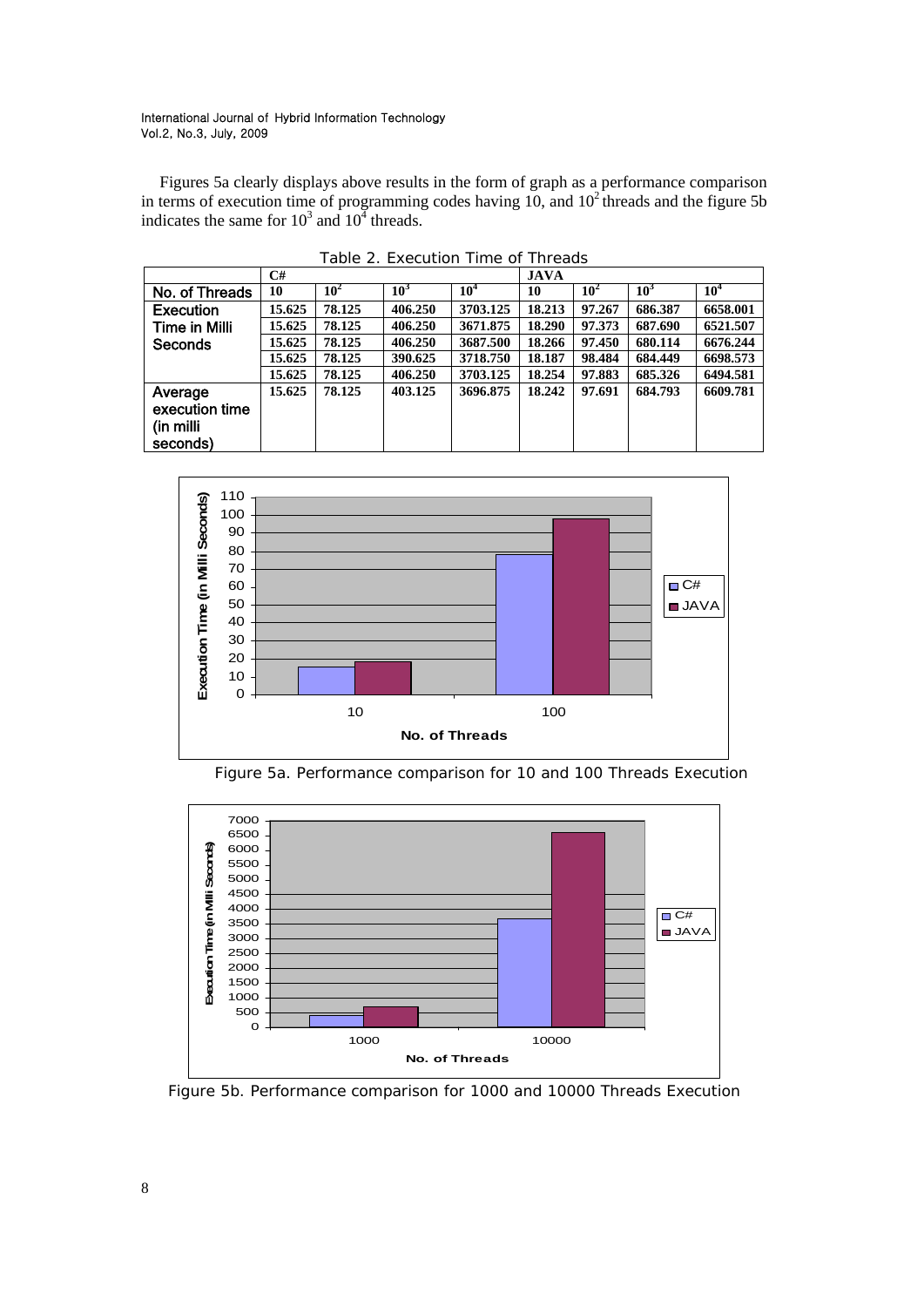### **5. Concluding Remarks**

Java and C# are two popular Object-oriented programming languages. Both provide threading facilities built into the language for thread creation and manipulation. Intel's Dual Core processors improve the performance of applications by executing multiple programs at a time. The objective of the present paper is to evaluate the performance of multithreaded programs developed in C# and Java on Intel's Dual Core processors. The performance comparison in term of execution time is reported. It is concluded that C# takes less execution time as compared to Java over similar processor architectures. It is therefore concluded that the performance of C# better than JAVA for multithreaded programs and therefore, recommended for large number of threads computations.

### **Acknowledgements**

The authors are very thankful to Prof. B. Hanumaiah, Vice-Chancellor, Babasaheb Bhimrao Ambedkar University (A Central University), Vidya Vihar, Rae Bareilly Road, Lucknow, India, for providing excellent computation facilities in the University campus. Thanks are also due to the University Grant Commission, India, for providing financial assistance to the Central University for research work.

### **References**

- [1] Booch, G., Rumbaugh, J., Jacobson, I. (2004), The Unified Modeling Language User Guide, Twelfth Indian Reprint, Pearson Education.
- [2] R.M. Ramanathan, "White Paper Intel® Multi-Core Processors: Making the Move to Quad-Core and Beyond", White paper from Intel Corporation, Retrieved from www.intel.com/technology/architecture/downloads/quadcore-06.pdf
- [3] Alhir, S.S. (1998), UML in a Nutshell: A Desktop Quick Reference, O'Reilly & Associates, First Indian Reprint.
- [4] Gomaa, H. (2001) "Designing Concurrent, Distributed, and Real-Time Applications with UML", Proceedings of the 23rd International Conference on Software Engineering (ICSE'01), IEEE Computer Society.
- [5] Pllana, S. and Fahringer, T. (2002), "UML based modeling of Performance Oriented parallel and Distributed Applications", Winter Simulation Conference, 2002.
- [6] Saxena, V., Arora D. and Ahmad S. (2007), "Object Oriented Distributed Architecture System through UML", IEEE International Conference on Advanced in Computer Vision and Information Technology, Nov. 28-30, 2007.
- [7] Fateh Boutekkouk, Mohammed Benmohammed (2009), "UML for Modelling and Performance Estimation of Embedded Systems", Journal of Object Technology, vol. 8, no. 2, March-February 2009, pp. 95-118, http://www.jot.fm/issues/issue\_2009\_03/article1/
- [8] Henderson, Robert and Zorn Benjamin (1994), "A Comparison of Object-oriented Programming in Four Modern Languages", Software—Practice and Experience, vol. 24, no. 11, pp. 1077–1095, John Wiley & Sons, L<sub>td</sub>
- [9] Glyph Lefkowitz (2000), "A subjective analysis of two high-level, object-oriented languages Comparing Python to Java", Retrieved from http://twistedmatrix.com/~glyph/rant/python-vs-java.html
- [10] Brosgol, Benjamin M. (1998), "A Comparison of the Concurrency Features of Ada 95 and Java", Proceedings of the 1998 annual ACM SIGAda international conference on Ada**,** Washington, D.C., November 08 - 12, pp.175 – 192, Association for Computing Machinery.
- [11] Bulpin, James R. and Pratt, Ian A. (2004), "Multiprogramming Performance of the Pentium 4 with Hyper-Threading", In the Third Annual Workshop on Duplicating, Deconstructing and Debunking (WDDD2004) held at ISCA '04. pp 53-62.
- [12] Figueroa, María Isabel Díaz (2004), "Image Processing using Java and C#: A Comparison Approach", Retrieved from www.ece.uprm.edu/crc/crc2004/papers/Mar%92aDiaz.pdf
- [13] Sestoft, Peter (2005), "Numeric performance in C, C# and Java", Retrieved from www.itu.dk/~sestoft/papers/numericperformance.pdf